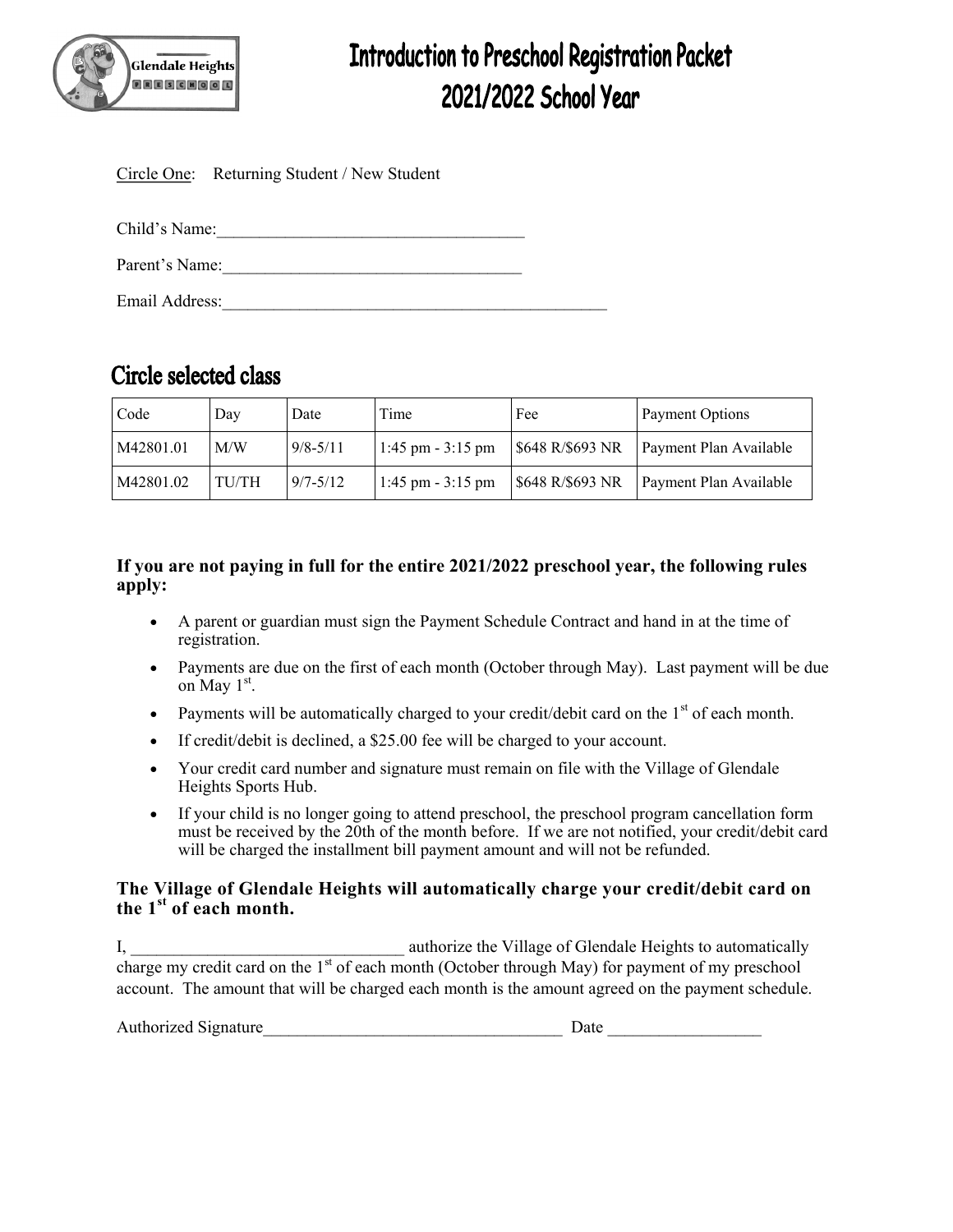

# Glendale Heights Preschool **Payment Plan Agreement**

| Child's Name: | Parent's Name: |
|---------------|----------------|
|---------------|----------------|

A payment plan is offered to assist parents with the financial responsibilities of the Glendale Heights Preschool Program. The total registration fee is divided into 9 equal payments (installment bills). Installment bill payments are due on the following dates: First payment due at the time of registration: October 1, 2021: November 1, 2021: December 1, 2021: January 1, 2022: February 1, 2022: March 1, 2022: April 1, 2022 and May 2022. **A \$25.00 fee will be charged to your account if credit/debit card is declined.**

| Circle selected class                                                                                                                   | Total Program Fee Registration Supply<br>$(32$ week session) | Fee  | Fee  | Due at Registration<br>(before $9/1$ ) | Due at Registration<br>$(9/1)$ or later) | Installment Bill |
|-----------------------------------------------------------------------------------------------------------------------------------------|--------------------------------------------------------------|------|------|----------------------------------------|------------------------------------------|------------------|
| Monday/Wednesday                                                                                                                        | \$648/\$693                                                  | \$30 | \$30 | \$132/\$137                            | \$204/\$334                              | \$72/\$77        |
| Tuesday/Thursday                                                                                                                        | \$648/\$693                                                  | \$30 | \$30 | \$132/\$137                            | \$204/\$334                              | \$67/S72         |
| The first payment is due at the time of registration along with the \$30 registration fee and \$30 supply fee. The registration fee and |                                                              |      |      |                                        |                                          |                  |
| supply fee is non-refundable.                                                                                                           |                                                              |      |      |                                        |                                          |                  |

I, the undersigned parent or guardian of the aforementioned child, now register said child to the Glendale Heights Parks & Recreation Department's Preschool program for the upcoming 32 week session. In doing so, I fully understand that I am committed to pay the entire fee regardless of child's attendance.

#### **REQUIRED: (The information below must be complete at time of registration)**

|               |                            |  |                                                                                                                                                    | agree to the terms |  |
|---------------|----------------------------|--|----------------------------------------------------------------------------------------------------------------------------------------------------|--------------------|--|
| listed above. |                            |  |                                                                                                                                                    |                    |  |
|               | Visa Mastercard            |  | Discover (please circle one)                                                                                                                       |                    |  |
|               |                            |  |                                                                                                                                                    |                    |  |
|               |                            |  | Authorized Signature:                                                                                                                              |                    |  |
|               |                            |  | I, authorize the Village of Glendale Heights to automatically charge my credit card on the above dates for the Glendale Heights Preschool Program. |                    |  |
|               |                            |  |                                                                                                                                                    |                    |  |
|               | <b>Cancellation Policy</b> |  |                                                                                                                                                    |                    |  |

If your child is no longer going to attend preschool, the preschool program cancellation form must be received by the  $20<sup>th</sup>$  of the month before. If we are not notified, your credit/debit card will be charged the installment bill payment amount and will not be refunded.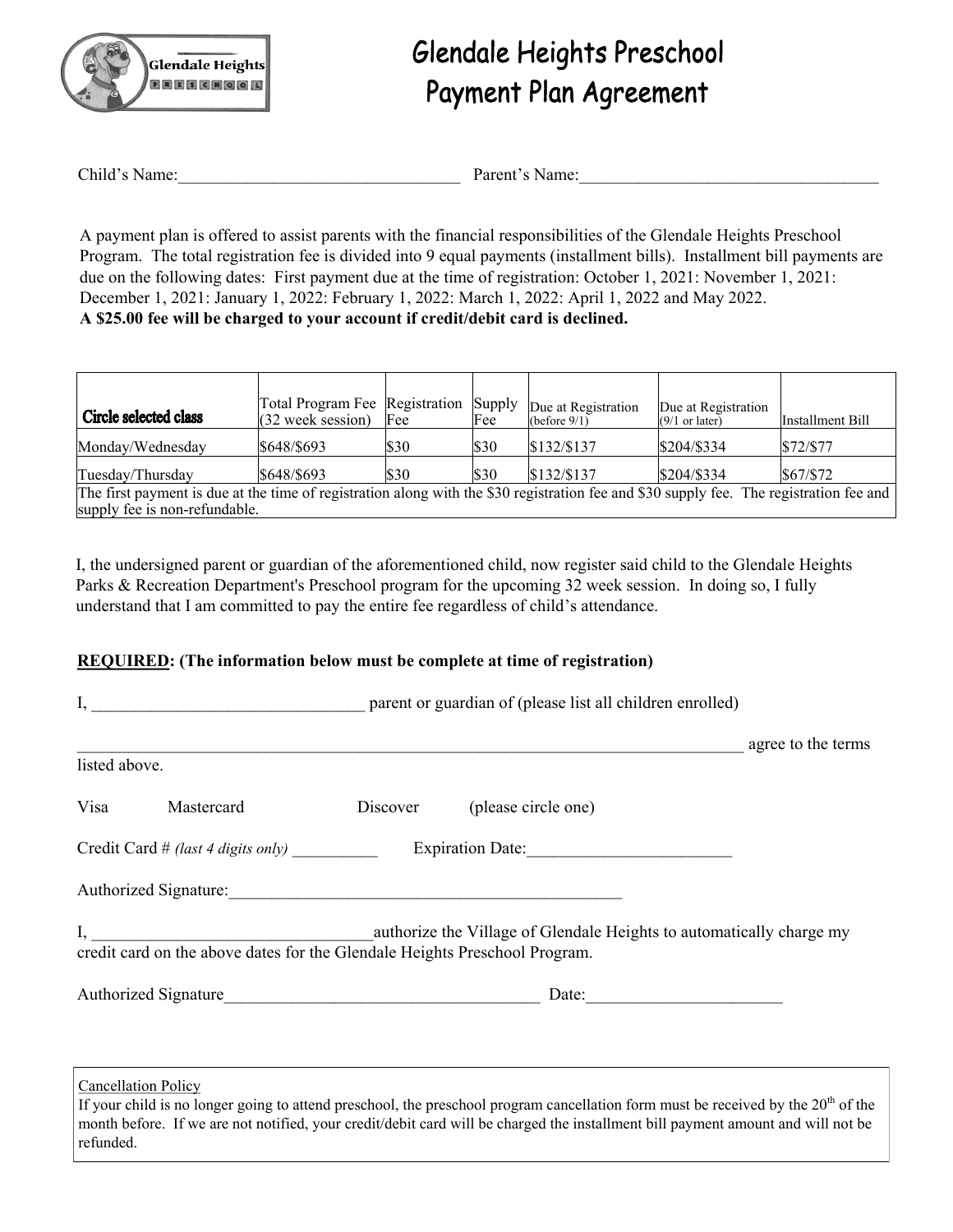

# **COVID-19 Guidelines**

Child's Name: The Parent's Name:

#### **The following guidelines are based on the Restore Illinois Phase 4 School Day Plan. The Glendale Heights Preschool Program will follow the current guidelines and they may change throughout the school year.**

#### *Face coverings*

 Every person in our facility must wear a mask at all times. Students and teachers are required to have a facemask the whole time indoors but may remove them outside while maintaining 6 feet apart distance.  $\qquad \qquad$  (initials)

#### *Drop off and Pick up Procedures*

 To reduce the amount of patrons entering the facility, student drop off and pick up will take place at the preschool doors adjacent to the playground. Drop will be no earlier than 5 minutes before the start of class and pick-up shall be promptly at the end of class. \_\_\_\_\_\_\_\_(initials)

#### *Symptom Screenings/Temperature Checks*

- Children will be screened upon arrival daily for any obvious sign of illness and will have their temperature taken. If symptoms of COVID-19 are present, the child may not be allowed in the program. Anyone with a temperature of 100.4 degrees F or above will not be permitted to remain on site and will be encouraged to see a health provider.  $\qquad \qquad$  (initials)
- Teachers will take their temperature at the beginning of their reported work period and will maintain records for monitoring.

#### *Health and Safety Standards around COVID-19*

- If child or staff is diagnosed with COVID-19 he or she is not to return to the facility until the individual is free from fever without the use of fever-reducing medications for at least 72 hours, symptoms have improved, and has been at least 10 days since the onset of the individual's illness. (initials)
- If a child shows any symptoms of illness, protocol must be followed according to the Illinois DCEO guidelines.  $(n$ initials)
- If a child develops symptoms during program hours, the student will have to self-isolate in a separate room from other students. Student will be required to get picked up within one hour of notification from a Supervisor.  $\qquad \qquad$  (initials)
- Teachers will incorporate "outside time" for learning with physical distancing, to give children a break from wearing their face coverings while at school, weather permitting. Our goal is to provide 20-30 minutes of outdoor instruction when permissible. We ask that parents please dress students for the weather, as we may be outdoors when it is warm, just after rain or if it is a little chilly. \_\_\_\_\_\_\_\_(initials)
- Drop-off and pick-up will be scheduled in increments of 15 minutes to reduce the number of patrons during a specific time.
- Each student will have a designated bag of basic supplies specifically for their own use, any shared supplies will be cleaned between uses.
- A maximum of 10 students allowed per classroom (based on current guidelines).
- Students' desks will be marked six feet apart from each other to allow for social distancing.
- Handwashing will be increased throughout the class time and between centers as children move through the room during instruction and play; when necessary, hand sanitizer will also be used. Our intent is to help the children understand the importance of handwashing and encourage them to do so independently.
- Teachers will disinfect all tables, and chairs before and after each class session.
- Custodians will also clean and disinfect bathrooms and door knobs every hour.
- Classrooms will be stocked with hand sanitizer, disinfectant spray, and disinfectant wipes at all times.
- Classrooms will be sanitized using a mister after each class.
- If school District 15 or 16 moves to full remote learning, the Glendale Heights Preschool Program will be suspended until students are back in school. (initials)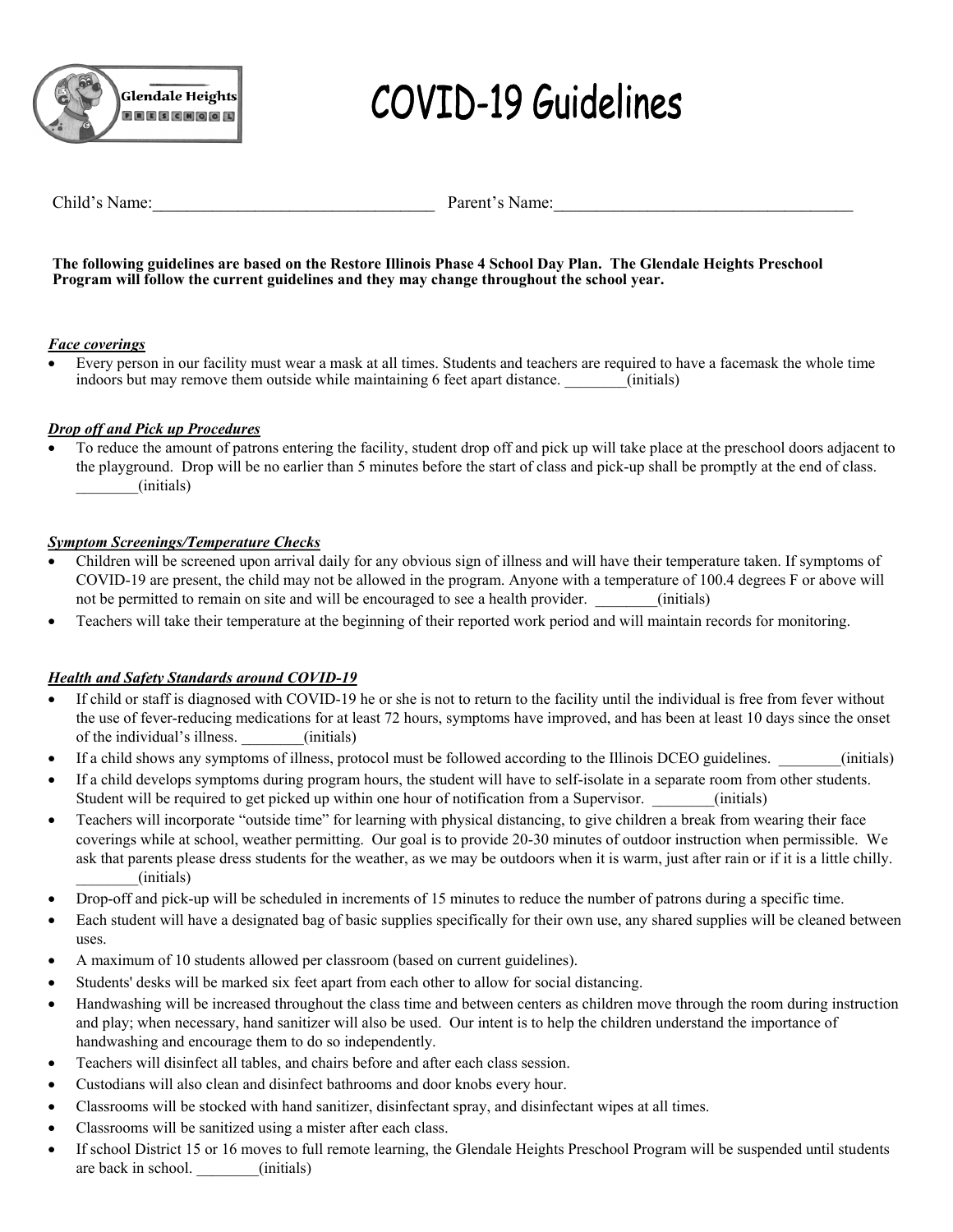

# **Introduction to Preschool Registration Form** 2021/2022 School Year

#### **Office Use Only**

| <b>Enrollment Date:</b>       |  |
|-------------------------------|--|
| Discharge Date:               |  |
| M/W Class:                    |  |
| TU/TH Class:                  |  |
| Returning Student New Student |  |

## **Child Information**

 $61.111$ 

| Child's Name:  |                     |
|----------------|---------------------|
| Date of Birth: | Sex: Male or Female |
| Home Address:  |                     |
| Home Phone:    |                     |

## **Parent Information**

| Mother Name:   | Father Name:   |
|----------------|----------------|
| Place of Work: | Place of Work: |
| Phone:         | Phone:         |
| Cell:          | Cell:          |
| Email Address: |                |

## **Emergency Information**

Please list all name and phone numbers of those who can be contacted during class time in the event your child should need care (ex. changing) or in an emergency. Calls will be made in the order listed.

| Ī.          |  |
|-------------|--|
| 2.          |  |
| 3.          |  |
|             |  |
| Medication: |  |

Any other information you feel we should know about your child: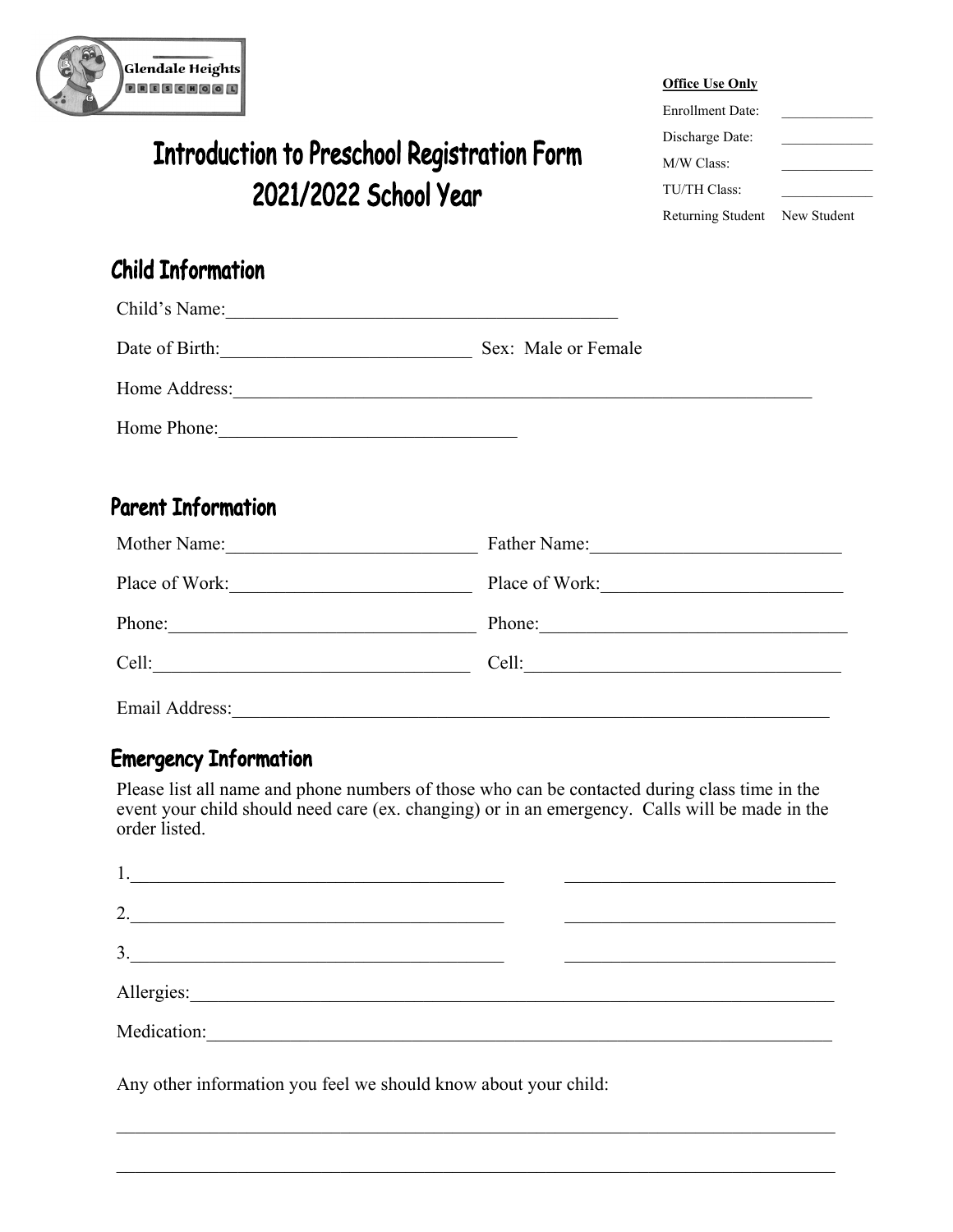## **EMERGENCY CARE / FIRST AID CONSENT FORM**

In case of sickness or accident of my child, while under the care and supervision of the Glendale Heights Parks & Recreation Department, I the undersigned, give my permission/consent to the Glendale Heights Parks & Recreation Department employees, to provide emergency First Aid and/or treatment through a clinic, a hospital, or provide a doctor. I give my express consent for X-Rays if the doctor or hospital feels it is advisable or necessary. I also agree to pay all costs and fees contingent upon any emergency medical care and/or treatment for my child as secured or authorized under this consent. This agreement shall continue as long as the above mentioned child is enrolled in the Glendale Heights Parks & Recreation Department Summer Preschool Program.

CHILD'S NAME:

PARENT/GUARDIAN SIGNATURE:\_\_\_\_\_\_\_\_\_\_\_\_\_\_\_\_\_\_\_\_\_\_\_\_\_\_\_\_\_\_\_\_\_\_\_\_\_\_\_\_

DATE SIGNED:

### **LIABILITY WAIVER**

In consideration of your accepting my child's entry into the Glendale Heights Summer Preschool program, I hereby, for myself, my child, my heirs, executors and administrators, waive and release any and all right and claim for damages I or my child have against the Village of Glendale Heights and its representatives, successors and assigns for any and all injuries suffered by myself or my child while participating in any activity sponsored by this group.

PARENT/GUARDIAN SIGNATURE:

DATE SIGNED:

This form must be completed and turned in to the Sports Hub at least one week prior to your child's class.